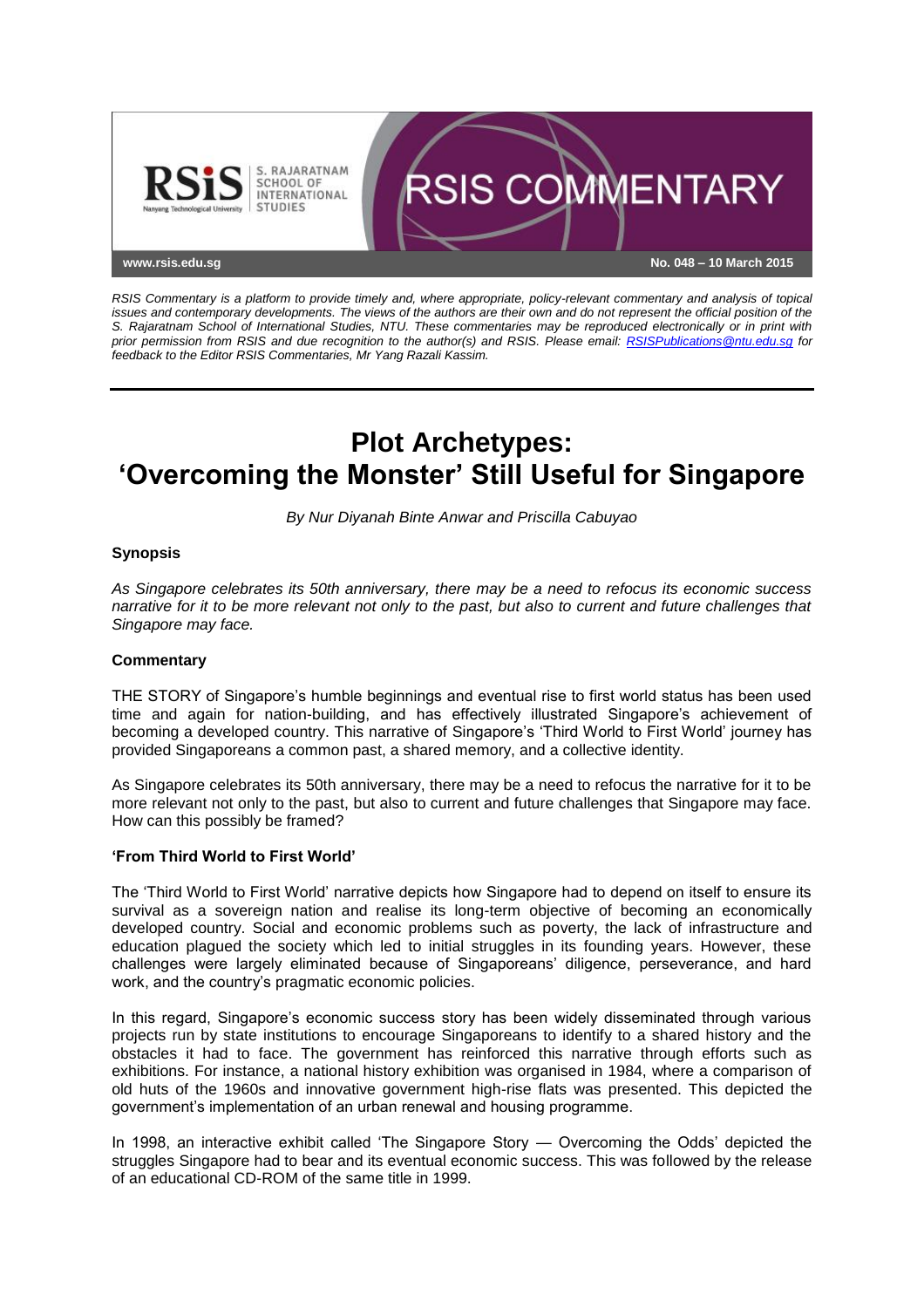Through the Social Studies subject in school, young Singaporeans are taught about the country's phase-by-phase economic strategies such as the open-door policy to foreign investments and labourintensive policies in the 1960s-1970s and capital-intensive programmes to build up a technologically advanced manufacturing industry in the 1980s. In the late 1990s, Singapore shifted into a knowledgebased economy from a manufacturing base. Singapore's economic approach was re-evaluated in order to embrace the global IT age, where the government rolled out numerous initiatives to build a wide-ranging knowledge infrastructure that supports information and knowledge sharing and education.

By evolving with global economic developments and implementing pragmatic economic policies, Singapore has experienced economic success. Singapore's 'Third World to First World' narrative thereby allows Singaporeans to relate to the country's journey to developed world status.

### **Plot Archetypes**

Do the stories Singapore tells of itself matter? Arguably they do, and plot archetypes may help us understand why. Plot archetypes are storytelling patterns which affect and influence beliefs and behaviours, and therefore are effective tools in allowing the audience to relate to a story. In Christopher Booker's 'The Seven Basic Plots: Why We Tell Stories', he explained that stories can be identified into seven plot archetypes namely 'Overcoming the Monster', 'Rags to Riches', 'The Quest', 'Voyage and Return', 'Comedy', 'Tragedy', and 'Rebirth'. It can be argued that Singapore's 'Third World to First World' narrative concurrently uses 'The Quest' and 'Overcoming the Monster' as central plot archetypes.

'The Quest' describes Singapore successfully setting and achieving its long-term goal of becoming a developed country. The 'Overcoming the Monster' plot illustrates Singapore's survival as an independent nation after being expelled from the Malaysian Federation in 1965, and the country's triumph over hindrances to development such as poverty and lack of infrastructure and education. However, 'The Quest' has already been completed, and it is undeniable that Singapore has joined the ranks of highly developed, industrialised states.

The plot of 'The Quest' is definitive, and therefore is not easily bent. The purpose is clear, that is, to achieve the goal. In contrast, the monster in 'Overcoming the Monster' is more vague and amorphous, and thus can be more easily adjusted to relate to current and ever-changing reality.

Therefore, 'The Quest' may not be as significant as 'Overcoming the Monster' as Singapore would continue to experience newer challenges after achieving its goal of becoming a developed country. 'The Quest' may therefore be more appropriate only when relating to Singaporeans' shared history of economic success, whereas 'Overcoming the Monster' offers more utility today because it relates not only to the challenges of the past, but also of the future.

#### **Current and future odds**

If the past 50 years has taught Singaporeans anything, it is to be supple in confronting obstacles. In his TODAY article 'SG50: Look to the Future, Too, Not Only the Past', author-consultant and former public servant Devadas Krishnadas argued that the '… past is no guarantee of future performance. Singapore has to remain nimble and be able to take knocks'.

As Singapore continues to develop, certain concerns have been recently raised such as the rising cost of living and the increase in the number of migrants in the country. Socio-economic problems such as a widening income gap, a shrinking job market, and higher costs of living may affect Singaporeans' outlook on their own futures in the country.

Hence, 'Overcoming the Monster' — as encapsulated through 'Overcoming the Odds' in Singapore may be more useful than 'The Quest' today in bringing Singaporeans together to face and survive the hits and blows that come to Singapore's way. While 'The Quest' has served Singapore well in inspiring its people to accomplish the goal of becoming a first world country and remembering its past as a nation, 'Overcoming the Monster' could prove to be more appropriate in enduring current and